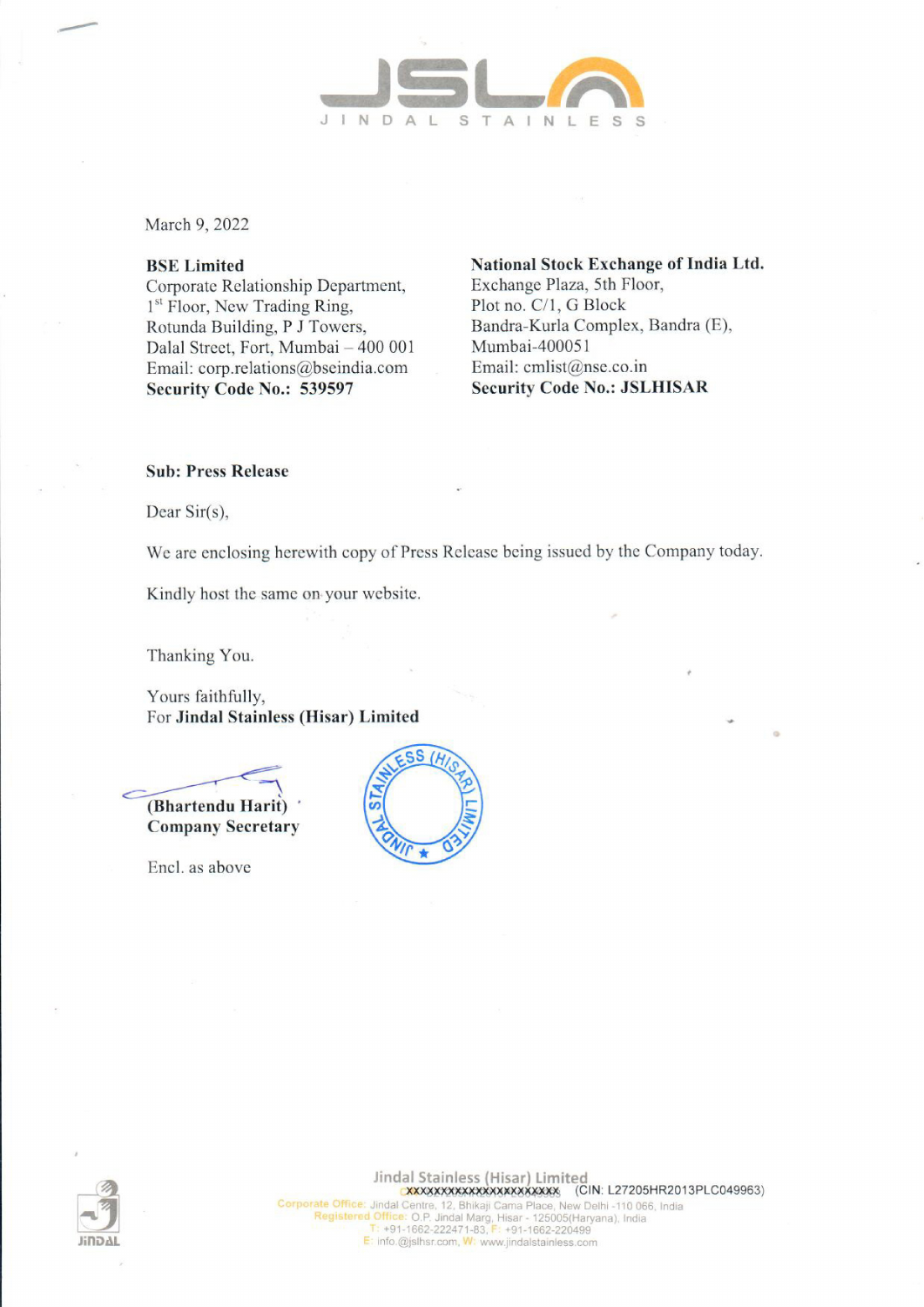

# **Jindal Stainless, Hisar, gets international certification in aerospace industry**

# *Opens door for JSHL to venture into global aviation, defence and space markets*

New Delhi, March 9, 2022: Jindal Stainless (Hisar) Ltd (JSHL) became the first integrated stainless steel manufacturing company in India producing coils, sheets and plates, and among the select few in the world, to get certified with AS 9100D Certification, a Quality Management System for Aviation, Space, and Defence Organizations. The Certification validates JSHL's competence to constantly meet highly stringent standards of the aerospace industry. It also enables JSHL to get listed in OASIS, the Online Aerospace Supplier Information System database, which showcases the Company offerings to aerospace manufacturers. The AS 9100D certification journey was driven by the top management and implemented by a team of around 120 people across the supply chain, within 15 months.

Commenting on achievement of this critical milestone, **Managing Director, JSHL, Mr Abhyuday Jindal** said, **"***We've always been passionate about defence and aerospace, and our association with ISRO and DRDO stands testimony to that. Our ambition is to become a globally certified, end-to-end solution provider in aviation, defence, and space sectors. As an internationally recognized benchmark, AS 9100D will help us gain competitive advantage in the global and domestic aerospace marketplace, helping us expand our international footprint."*

**Senior Vice President- Manufacturing, JSHL, Mr Vijay Bindlish** added *"Our state-of-art facilities, a manufacturing experience of five decades, and committed workforce give us an edge in safety, reliability and regulatory compliance. With aerospace emerging as a growing market, and the Government emphasis on Make in India, AS 9100D Certification is a prime requirement to gain greater access into this segment."*

**Head, Defence Business, JSHL, Mr CP** Agrawal marked the achievement saying, *"This furthers the establishment of mutually beneficial partnerships between JSHL, and domestic & global manufacturers of repute, in the aerospace industry."*

JSHL has been catering to the requirements of strategically significant and prestigious customers like ISRO (Indian Space Research Organisation), DRDO (Defence Research and Development Organisation) and BDL (Bharat Dynamics Ltd), VSSC (Vikram Sarabhai Space Centre) among others. In the past, the company supplied 15CDV6 for Satellite Launch Vehicles, Project *Gaganyaan*, Nuclear Submarine Missile System etc. JSHL was the first Indian Company to supply critical materials for rocket motor booster application for ISRO. 30KhGSA was supplied for launcher pad components for Anti-Tank Guided Missiles. JSHL has been catering to almost all missile programs of DRDO as well.